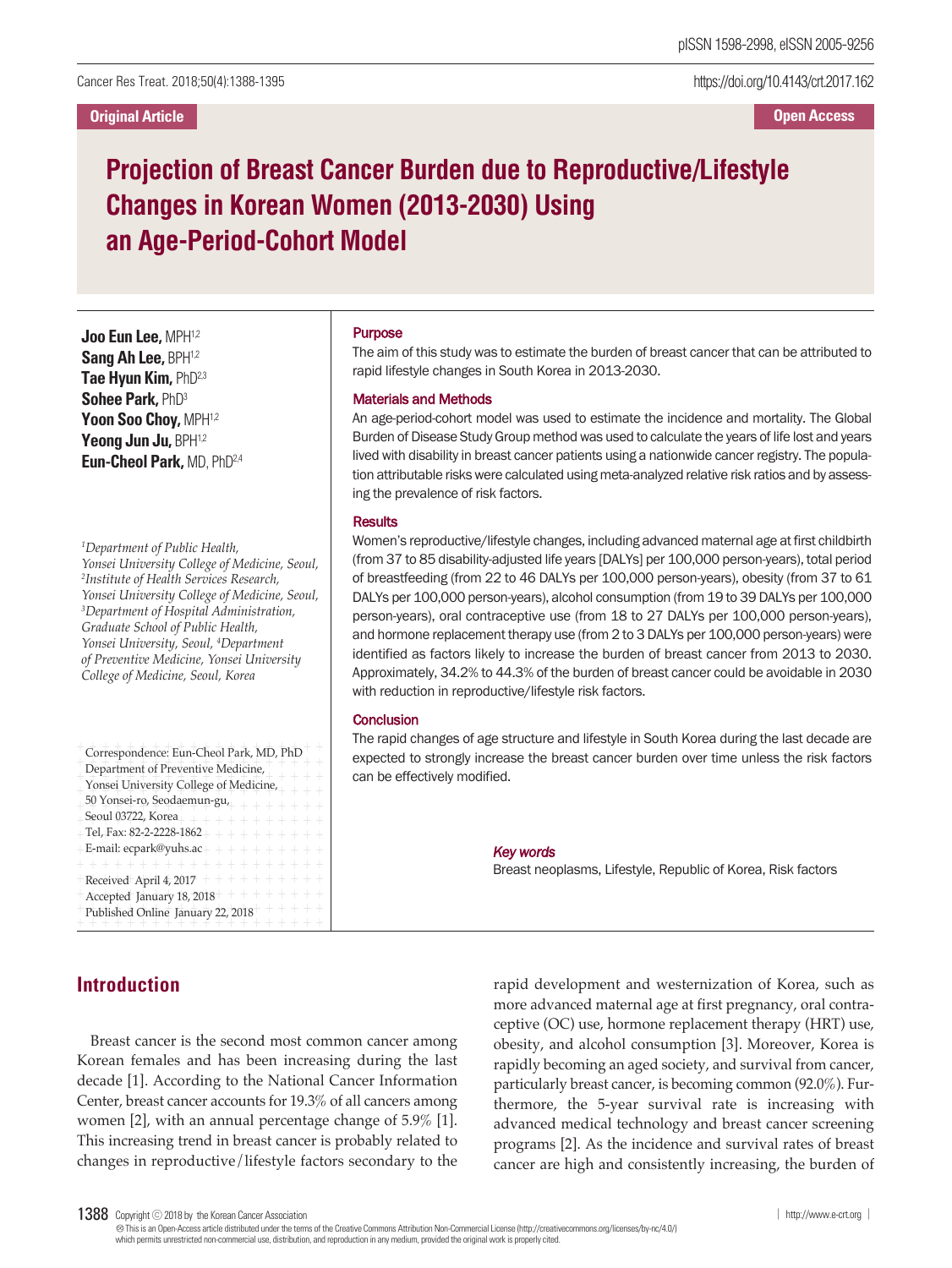breast cancer is becoming increasingly heavy. Furthermore, South Korea will be the first country to have an average life expectancy higher than 90 years by 2030 according to a previous study [4]. The growing burden of disease will be affected by the aging population, especially if people live an extended period in poor health. Nevertheless, most researchers have investigated only the cancer incidence or mortality for evaluating cancer burden, which do not reflect the quality of life [5].

To evaluate the quality of life of cancer patients, the World Health Organization and the Global Burden of Disease Study Group (GBD) developed an indicator, known as disabilityadjusted life years (DALYs), which considers both the time lost by premature death and time lived with disability [6]. DALYs can refer to the lost time of healthy life. DALYs are widely used to estimate the burden of cancer as a reflection of the quality of life, to confirm cost-effectiveness, and to compare cancer burdens across nations [7].

As mentioned above, to our knowledge, most studies on breast cancer burden have focused on breast cancer incidence or mortality as the study outcome, and did not evaluate the quality of life of breast cancer patients [5,8]. Further, the burden of cancer was measured using only the years of life lost (YLL) in some studies [9]. Kunnavil et al. [10] assessed the estimated burden of breast cancer through DALYs in 2016, 2021, and 2026 in India; however, they did not consider risk factors of breast cancer. Asadzadeh Vostakolaei et al. [11] considered the effect of women's lifestyle changes on the future burden of breast cancer; however, the burden of breast cancer was measured as the change in breast cancer incidence in their study. Therefore, in the present study, we attempted to assess the effects of women's lifestyle changes on the future burden of breast cancer using DALYs.

Reproductive risk factors (i.e., advanced age at first childbirth, early menarche, late menopause, and no or short breastfeeding duration) and lifestyle risk factors (i.e., inactivity, obesity, alcohol consumption, OC use, and HRT use) are responsible for a considerable proportion of breast cancer risk [12]. Unfortunately, the rapid westernization and economic growth has led to rapid changes in the reproductive and lifestyle risk factors of breast cancer in Korean women [13]. However, most reproductive and lifestyle risk factors of breast cancer are modifiable, which means that women can take actions to reduce the risk of breast cancer [14]. For example, the risk of breast cancer can be minimized by undergoing the first childbirth at an earlier age, losing weight, or reducing alcohol consumption.

The aim of this study was to estimate the trends in the burden of breast cancer and the effects of modifiable risk factor changes on the future burden of breast cancer. The findings of this study will be helpful for determining target groups for intervention and for providing evidence for resource

allocation to reduce the burden of breast cancer. Furthermore, predicting the future burden may help policy makers plan for the rapidly changing burden of breast cancer. Moreover, assessing the potential effect of modifiable risk factors is essential for determining public health needs and developing strategies and policies for preventing breast cancer.

## **Materials and Methods**

This study included all Korean women aged > 20 years who were identified using the Korea Central Cancer Registry data (1999-2013) (16,812,720 in 1999, 19,953,695 in 2013). This registry was established by the Ministry of Health and Welfare and has collected cancer statistics since 1999.

The methods used to predict the trends of the burden of breast cancer and the effects of modifiable risk factor changes on the burden of breast cancer in Korea during 2013-2030 are summarized below. There are several methods for determining the future projection of cancer incidence and mortality, such as simple linear regression, log linear regression, the GBD model, and age-period-cohort (APC) model. In order to predict the future cancer more accurately, we applied the Nordpred APC model using the R-package to evaluate the effects of age, period, and birth cohort on breast cancer incidence and mortality in 1999-2013 and projected the future trends for these effects for 2030. The APC model has the following several strengths: it consists of three interdependent time dimensions, including age (age at diagnosis), period (diagnosis year), and cohort (birth year); uses the power 5 link function to decrease exponential changes; and assumes that the overall past trends will continue in the future [15]. The Nordpred APC model is defined as follows:

$$
\log(R_{ap}) = A_a + P_p + C_c
$$

, where R*ap* is the incidence or mortality rate for the age group, *a* is the age at diagnosis in the calendar period, *p* is the diagnosis year, and A*a*, P*p*, and C*<sup>c</sup>* are the non-linear composition of the age group (*a*), period (*p*), and cohort (*c*), respectively.

Next, the incidence-prevalence-mortality (IPM) model was used to project the future prevalence of breast cancer [16], the DisMod II program was used to estimate the average age of onset and duration of disability using the projected future incidence mortality and prevalence [17], and, finally, the GBD method was used to calculate DALYs [18]. Average annual percent changes (AAPC) for YLL, years lived with disability (YLD), and DALYs were estimated using the Joinpoint analysis. The population attributable risk (PAR) was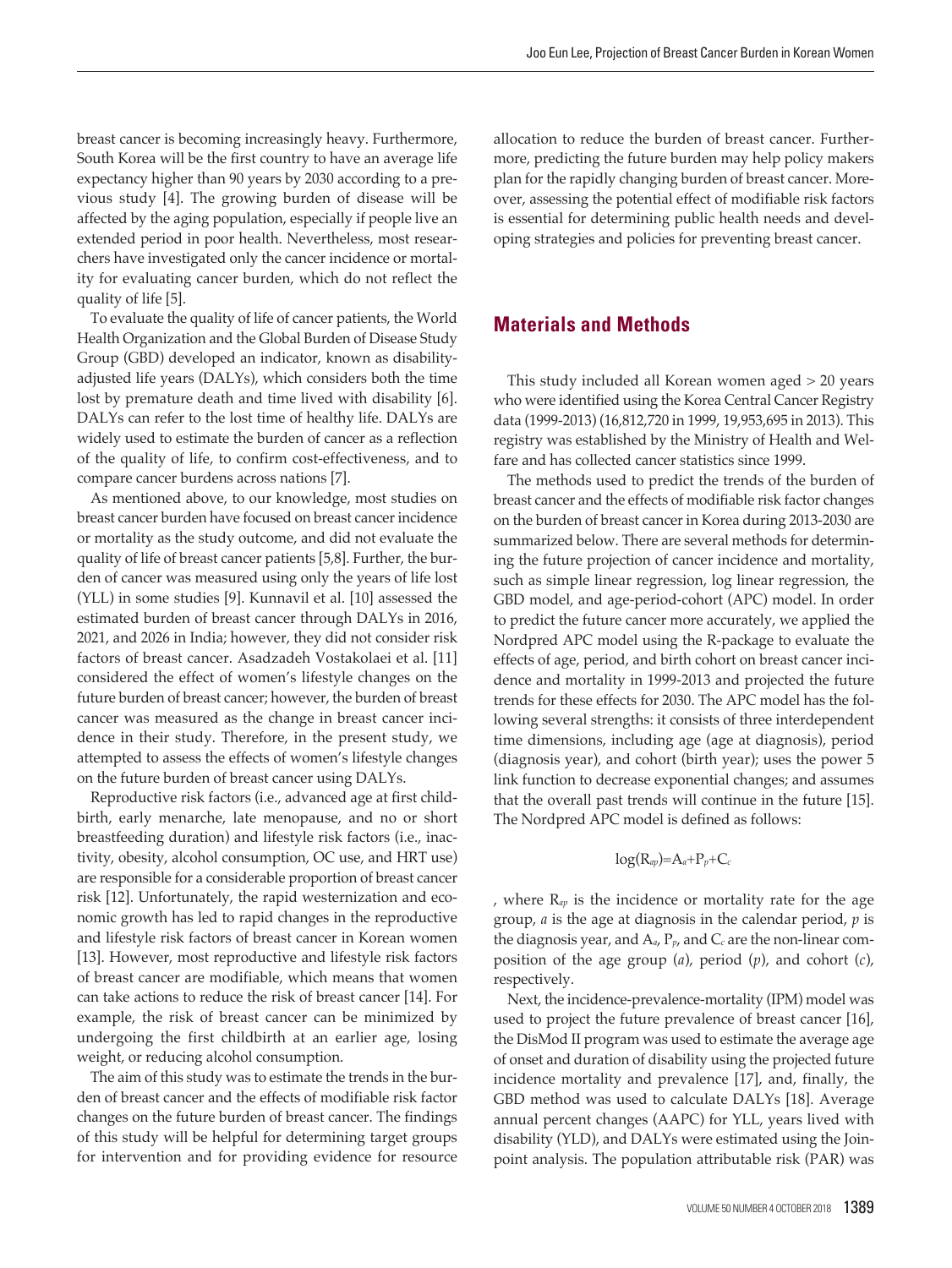| Table 1. Data sources and Global Burden of Disease Study Group formulae |  |
|-------------------------------------------------------------------------|--|
|-------------------------------------------------------------------------|--|

| <b>Measure</b>                                                                                                                                                | Study       |
|---------------------------------------------------------------------------------------------------------------------------------------------------------------|-------------|
| Years of life lost (YLL)                                                                                                                                      |             |
| $YLL=M\times\{[KCe^{ra}/(r+\beta)^2][e^{-(r+\beta)(L+a)}[-(r+\beta)(L+a)-1]-e^{-(r+\beta)a}[-(r+\beta)a-1]]+[(1-K)/r](1-e^{-rL})\}$                           |             |
| Average age at onset for each age cohort (a)                                                                                                                  | Average age |
| Discount rate $(r=0.03)$                                                                                                                                      | [7]         |
| Age-weighting constants ( $\beta$ =0.04, K=1.00, C=0.1658)                                                                                                    | $[7]$       |
| Mortalities (M)                                                                                                                                               | [20]        |
| Standard life expectancy at the age of death (L)                                                                                                              | [20]        |
| Years lived with disability (YLD)                                                                                                                             |             |
| YLD=I×DW×{[KCe <sup>ra</sup> /(r+β) <sup>2</sup> ][e <sup>-(r+β)(L+a)</sup> [-(r+β)(L+a)-1]-e <sup>-(r+β)a</sup> [-(r+β)a-1]]+[(1-K)/r](1-e <sup>-rL</sup> )} |             |
| Incidences (I)                                                                                                                                                | [21]        |
| Disability weights (DW=0.37)                                                                                                                                  | [22]        |
| Average age at onset for each age cohort (a)                                                                                                                  | [23]        |
| Discount rate $(r=0.03)$                                                                                                                                      | $[7]$       |
| Age-weighting constants ( $\beta$ =0.04, K=1.00, C=0.1658)                                                                                                    | $[7]$       |
| Expected duration of disability (L)                                                                                                                           | $[23]$      |

calculated using the meta-analyzed relative risks (RRs) and prevalence of risk factors (p). Levin's formula was used to calculate the PAR for multiple categories [19], as follows:

$$
PAR = \frac{\sum p_i (RR_i - 1)}{1 + \sum p_i (RR_i - 1)}
$$

DALYs were calculated as the sum of the YLL and YLD. The number of breast cancer deaths and standard life expectancy at the age of death were used for estimating the YLL. The number of incident breast cancer cases, disability weight (DW), and average duration of breast cancer were used for estimating the YLD. To project the future YLL and YLD, we applied the Nordpred APC model, IPM model, and DisMod II program. The data source and summarized measures are shown in Table 1 [7,20-23]. The GBD formula to estimate the YLL, which was improved by using the Nordpred APC model, in this study was as follows:

 ${\rm YLL}\!\!=\!\!{\rm M}\!\times\!\{ [{\rm KCe^{ra}}/{(r+\beta)^2}] [ {\rm e}^{-(r+\beta)(\rm L+a)}[-(r+\beta)(\rm L+a)-1] \!\!-\!\! {\rm e}^{-(r+\beta)a}$  $[-(r+\beta)a-1]]+[(1-K)/r](1-e^{-rL})$ 

, where a is the average age at onset for each age cohort; the discount rate (r) is 0.03; the age-weighting constants are  $\beta$ =0.04, K=1.00, and C=0.1658; M is mortalities; and L is the standard life expectancy at the age of death.

In the current study, we modified the following GBD formula to estimate the YLD with the Nordpred APC and IPM models:

 $\text{YLD=I}\times\text{DW}\times\{[\text{KCe}^{ra}/(r+\beta)^2][\text{e}^{-(r+\text{e})(\text{L}+a)}[-(r+\beta)(\text{L}+a)-1]\text{--e}^{-(r+\beta)a}$  $[-(r+\beta)a-1]]+[(1-K)/r](1-e^{-rL})$ 

, where I is the incidences; the DW is 0.37; a is the average age at onset for each age cohort; r is 0.03; the age-weighting constants are  $\beta$ =0.04, K=1.00, and C=0.1658; and L is the expected duration of disability.

Of the breast cancer risk factors, we selected modifiable and rapidly changing risk factors (i.e., age at first childbirth, total breastfeeding period, obesity, alcohol drinking, OC use, and HRT use). For PAR calculations, the RRs were determined from the National Cancer Institute report [13,24]; the prevalence rates of obesity (body mass index  $\geq 25 \text{ kg/m}^2$ ) and alcohol consumption (monthly drinking) were determined from Statistics Korea [25]; the total breastfeeding period, OC use, and HRT use were obtained from the Korea National Health and Nutrition Examination Survey [26] and Korea Institute for Health and Social Affairs [27]; and the age at first childbirth was determined from the Micro-data Integrated Service [28]. In this study, we assumed a latency period of about 15 years between the exposure of a risk factor and breast cancer development, except for OC and HRT use [24]. Specifically, OC and HRT use are associated with an increased risk of breast cancer, but the risk declines rapidly after cessation of OC and HRT [29]. Therefore, we did not assume a latency period for OC and HRT use, and we assumed that the annual increasing rate for the past (1998- 2000) and future prevalence rates were 0% for OC use and 2% for HRT use, considering each trend of OC and HRT use during 2001-2015 [26].

#### **1. Ethical statement**

The study was approved by the Institutional Review Board of Yonsei University Graduate School of Public Health (IRB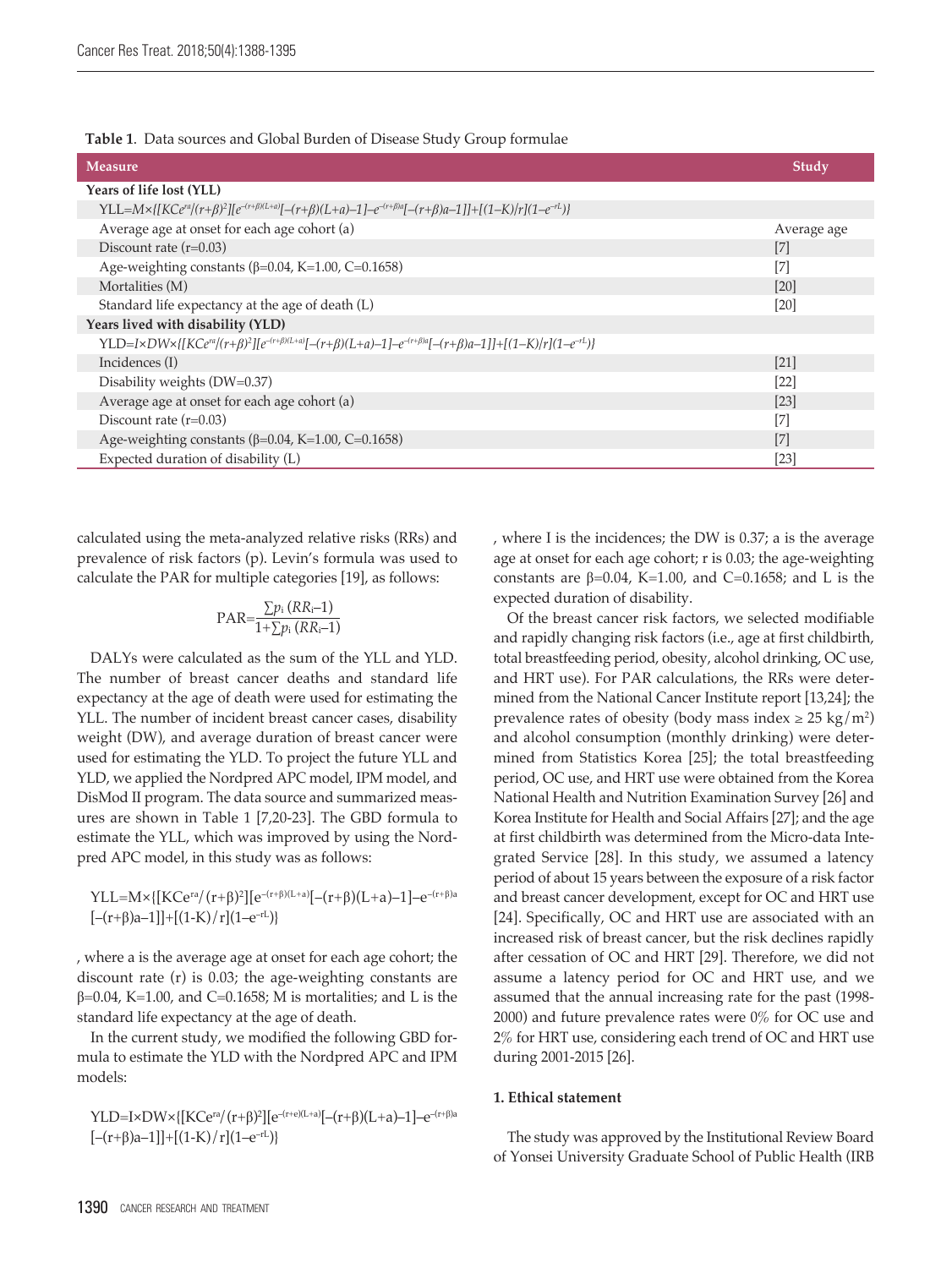



**Fig. 1.** Projected age-specific incidence rates of breast cancer per 100,000 women in South Korea from 2000 to 2030.

**Fig. 2** Projected age-specific mortality rates of breast cancer per 100,000 women in South Korea from 2000 to 2030.

|                                     | Relative risk (95% CI) | Prevalence (%)           |      |                          |
|-------------------------------------|------------------------|--------------------------|------|--------------------------|
|                                     |                        | 1998                     | 2015 | 2030                     |
| Age at first birth (yr)             |                        |                          |      |                          |
| $\leq$ 23                           | 1.00                   | 13.8                     | 4.9  | $\overline{a}$           |
| 24-30                               | $1.13(0.98-1.32)$      | 66.7                     | 36.5 | $\overline{a}$           |
| $\geq 31$                           | $1.27(0.98-1.66)$      | 9.5                      | 48.6 | $\overline{\phantom{0}}$ |
| Total period of breast feeding (mo) |                        |                          |      |                          |
| Never                               | $1.03(0.87-1.21)$      | 89.8                     | 62.1 |                          |
| $\leq 6$                            | $1.28(1.07-1.53)$      | 9.2                      | 22.5 | $\overline{\phantom{a}}$ |
| > 6                                 | 1.00                   | 1.0                      | 15.4 |                          |
| Obesity $(kg/m2)$                   |                        |                          |      |                          |
| BMI < 25                            | 1.00                   | 74.1                     | 71.2 | $\overline{\phantom{a}}$ |
| $BMI \geq 25$                       | $1.40(1.02-1.53)$      | 25.9                     | 28.8 | $\overline{a}$           |
| Alcohol drinking                    |                        |                          |      |                          |
| No                                  | 1.00                   | 67.3                     | 53.5 | $\overline{\phantom{a}}$ |
| Yes                                 | $1.15(0.72 - 2.66)$    | 32.7                     | 46.5 | $\overline{\phantom{a}}$ |
| Oral contraceptive use              |                        |                          |      |                          |
| Never                               | 1.00                   | $\overline{\phantom{a}}$ | 84.3 | 84.3                     |
| Ever                                | $1.31(1.04-1.64)$      | $\overline{\phantom{a}}$ | 15.7 | 15.7                     |
| Hormone replacement therapy use     |                        |                          |      |                          |
| Never                               | 1.00                   | $\overline{\phantom{a}}$ | 97.5 | 96.6                     |
| Ever                                | $1.16(0.36 - 3.87)$    |                          | 2.5  | 3.4                      |

**Table 2.** Relative risks and changes in the prevalence (%) of breast cancer risk factors according to lifestyle changes from 1998 to 2015

This study assumed a latency period of about 15 years between the exposure of a risk factor and breast cancer development, except for oral contraceptive (OC) and hormone replacement therapy (HRT) use. We assumed the annual increasing rates for the future prevalence rates of OC and HRT use to be 0% and 2%, respectively, considering the trend for OC and HRT use during 2001-2015. CI, confidence interval; BMI, body mass index.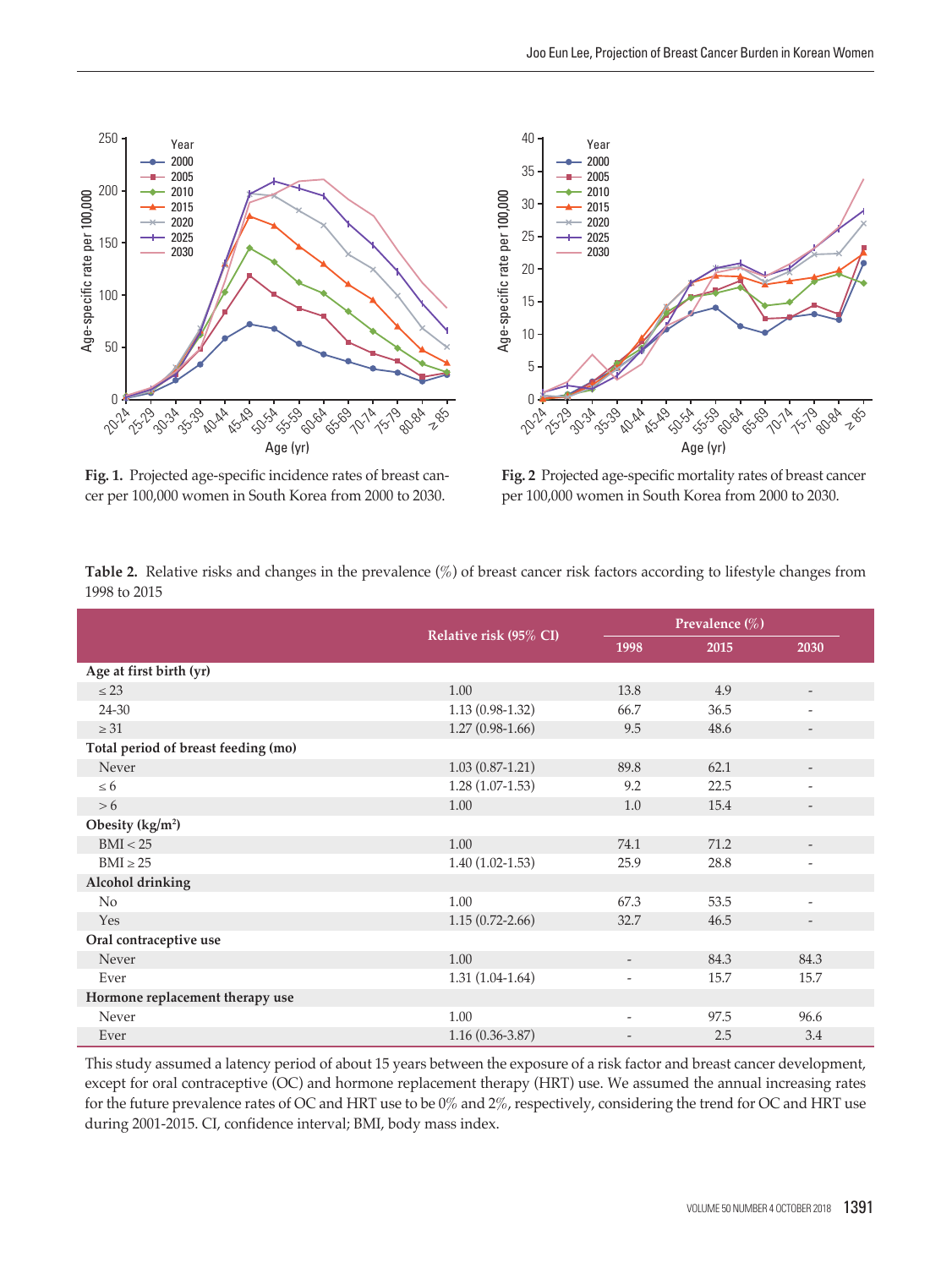No. 4-2015-0278) and performed in accordance with the principles of the Declaration of Helsinki. The informed consent was waived.

## **Results**

The projected age-specific incidence rates of breast cancer per 100,000 women from 2000 to 2030 are shown in Fig. 1. According to the recent trends of age-specific breast cancer incidence rates, the incidence rates peak sharply in women aged 45-49 years, and the future age-specific incidence rate will peak in women of older age groups. The future trend in the Korean breast cancer age-specific incidence curve is similar to the current Western breast cancer curve.

The projected age-specific mortality rates of breast cancer per 100,000 women from 2000 to 2030 are shown in Fig. 2. When the age-specific mortality rates were projected, the peak age was observed in women aged  $\geq 85$  years, and the future age-specific mortality rates are expected to increase.

The RRs of breast cancer risk factors and changes in the prevalence rates of these risk factors according to women's lifestyle changes between 1998 and 2015 are shown in Table 2. Reproductive and lifestyle risk factors of breast cancer have changed considerably in Korean women because of the rapid modernization and economic growth in South Korea. The percentage of women who experienced their first childbirth at a delayed age (i.e.,  $\geq$  31 years old) has increased from 9.5% in 1998 to 48.6% in 2015. However, the percentage of women who breastfed increased from 10.2% to 36.2%. The percentages of obesity and alcohol consumption were also increased during the period (obesity, from 25.9% to 28.8%; alcohol consumption, from 32.7% to 46.5%). In terms of OC and HRT use, the estimated percentages of OC and HRT use are 15.7% and 3.4%, respectively, in 2030, considering the annual increasing rate of OC and HRT use during 2001-2015.

The projected trends for the DALYs, YLL, and YLD per 100,000 Korean women with breast cancer from 1999 to 2030 are shown in 5-year increments in Fig. 3. There was a slight increase in the estimated trend in the YLL per 100,000 women from 1999 to 2030 (from 105 to 165 person-years; AAPC, 1.37%) (S1 Table). However, the YLD, which was less than half of the YLL in 1999 (50 YLD per 100,000 personyears) and higher than the YLL in 2007 (136 YLL per 100,000 person-years;155 YLD per 100,000 person-years), is rapidly increasing, and this increasing trend will continue to 2030 (423 YLD per 100,000 person-years; AAPC, 5.38%) based on our projection (S2 Fig.). The trend for DALYs was similar to the increasing trend for the YLD (155 DALYs per 100,000 person-years in 1999, 395 DALYs per 100,000 person-years in



**Fig. 3.** Projected disability-adjusted life years (DALYs), years of life lost (YLL), and years lived with disability (YLD) trends of breast cancer in Korean women from 1999 to 2030.

2013, and 588 DALYs per 100,000 person-years in 2030; AAPC, 3.84%). Furthermore, the percentage of breast cancer burden attributable to lifestyle changes was predicted to increase from 34.2% to 44.3% (135 DALYs per 100,000 person-years in 2013, 260 DALYs per 100,000 person-years in 2030).

The YLD was estimated using the average age of onset and breast cancer duration. The estimated average age of onset and average duration of disability using the projected future incidence mortality and prevalence are shown in S3 Table.

The projected burden (DALYs) of breast cancer per 100,000 women that can be attributable to lifestyle changes is shown in Fig. 4. The percentage of women experiencing their first childbirth at  $\geq$  31 years increased dramatically by about 5 times during 1998-2015 (from 0.1% to 0.49%). Postponing the first childbirth during the period could add an extra 48 person-years to the future burden of breast cancer attributable to the age at first childbirth per 100,000 women in 2030, which is about 2.3 times the burden of breast cancer in 2013 (37 DALYs per 100,000 person-years in 2013, 85 DALYs per 100,000 person-years in 2030). The increase (~3%) in obesity during 1998-2015 could add 24 person-years of additional burden of breast cancer attributable to obesity in 2030, which is approximately 1.6 times the burden of breast cancer in 2013 (37 DALYs per 100,000 person-years in 2013, 61 DALYs per 100,000 person-years in 2030). The increasing trend of alcohol consumption during 1998 to 2013 could be attributable for 20 person-years of future burden of breast cancer in 2030, which is about 2 times the burden of breast cancer in 2013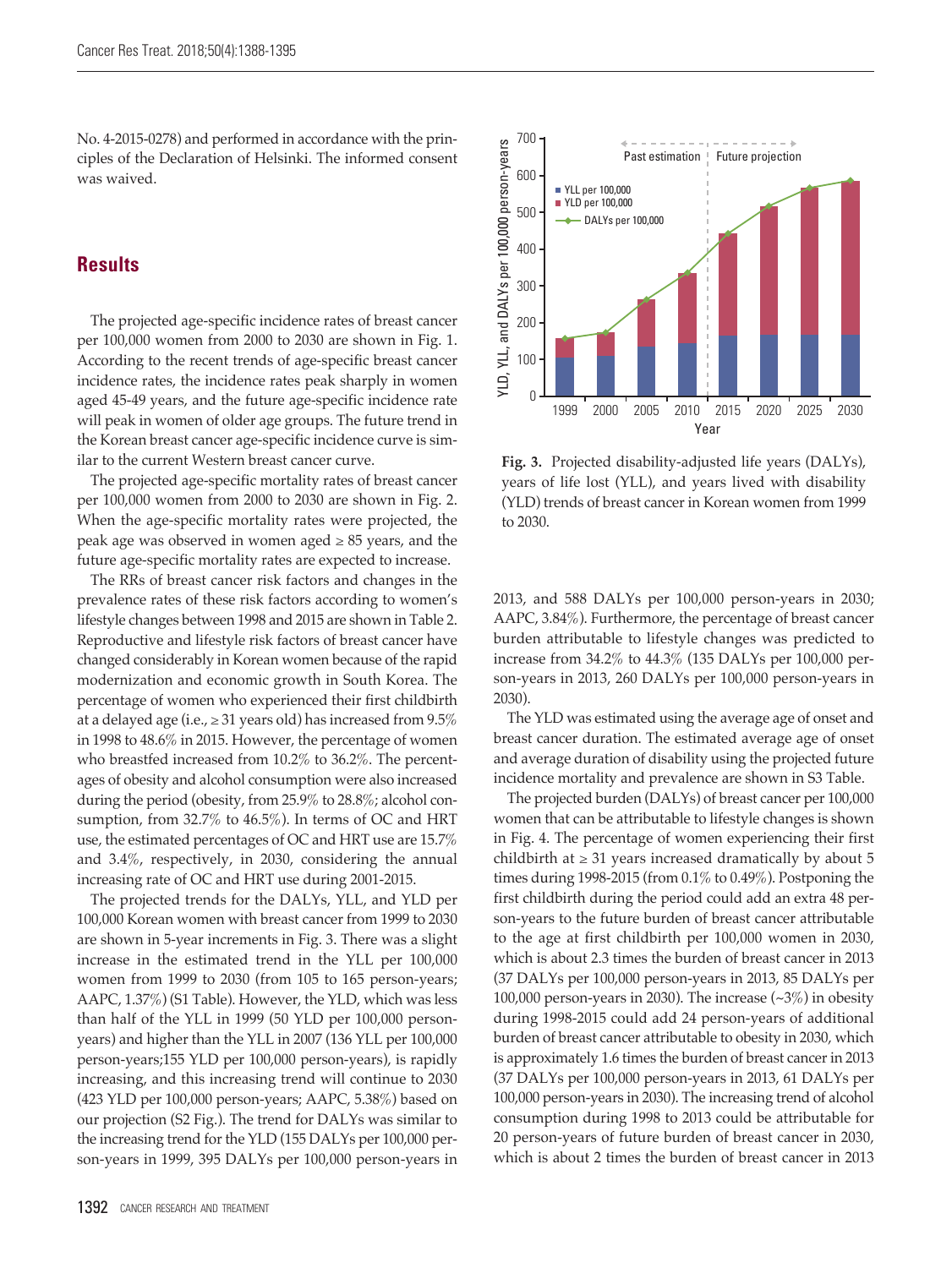

**Fig. 4.** Projected burden of breast cancer attributable to lifestyle changes (disability-adjusted life years [DALYs] per 100,000 women).

(19 DALYs per 100,000 person-years in 2013, 39 DALYs per 100,000 person-years in 2030). The increasing trend in breastfeeding for less than 6 months (as compared to  $\geq$  7 months) during 1998-2015 was predicted to add 24 person-years of future burden of breast cancer in 2030 (22 DALYs per 100,000 person-years in 2013, 46 DALYs per 100,000 person-years in 2030). Finally, we expect that the trends for OC and HRT use during 2001-2015 will continue in the next decade. OC and HRT use are predicted to add 9 and 1 person-year(s), respectively, to the burden of breast cancer in 2030.

## **Discussion**

The burden of breast cancer has become heavier, owing to the considerably increased incidence and survival rate of breast cancer. These trends may reflect changes in lifestyle, age structure, and medical technology in the last decade [3,30].

In this study, we estimated and projected the trends in the DALYs, YLL, and YLD for breast cancer in Korean women during 1999-2030, and the burden of breast cancer attributable to lifestyle changes during 2013-2015. We considered several modifiable reproductive and lifestyle-related risk factors of breast cancer. In fact, the majority of breast cancer risk factors are modifiable; these include age at first childbirth, total breastfeeding duration, obesity, alcohol consumption, OC use, and HRT use. In this study, in 2030, the burden of breast cancer attributable to advanced age at first childbirth was predicted to be the highest, followed by the burden attributable to obesity.

Korea's fertility rate has started to experience a lower birth rate than that of Organization for Economic Co-operation and Development (OECD) average since 1984, reaching 1.17; the lowest among OECD countries in 2016, despite the governmental full support to increase it. Furthermore, fertile Korean female population's delaying age of its first childbirth is on progress [31]. Therefore, the burden of breast cancer attributable to late age at first childbirth is projected to keep worsening. Although > \$70 billion have been spent to raise the low birthrate over the last decade, Korea has maintained a low-fertility rate during the past 16 years [32]. Furthermore, the proportion of older mothers (> 35 years) has more than doubled to 1 in 4. On the other hand, the proportion of mothers in their early 20s has considerably decreased from 40.5% in 1984 to 5.2% in 2010 and that of mothers in their late 20s also decreased from 54.6% in 1970 to 31.4% in 2010 [33,34]. These trends might be caused by a high unemployment rate and the older age at marriage [35]. Therefore, solutions to address unemployment and residence problems for young people should be priorities of the Korean government.

There are many national breast cancer prevention support programs, including primary, secondary, and tertiary preventions, such as financial support for cancer patients, breast cancer self-check campaigns, and quality care for cancer patients. Moreover, the Korean government offers breast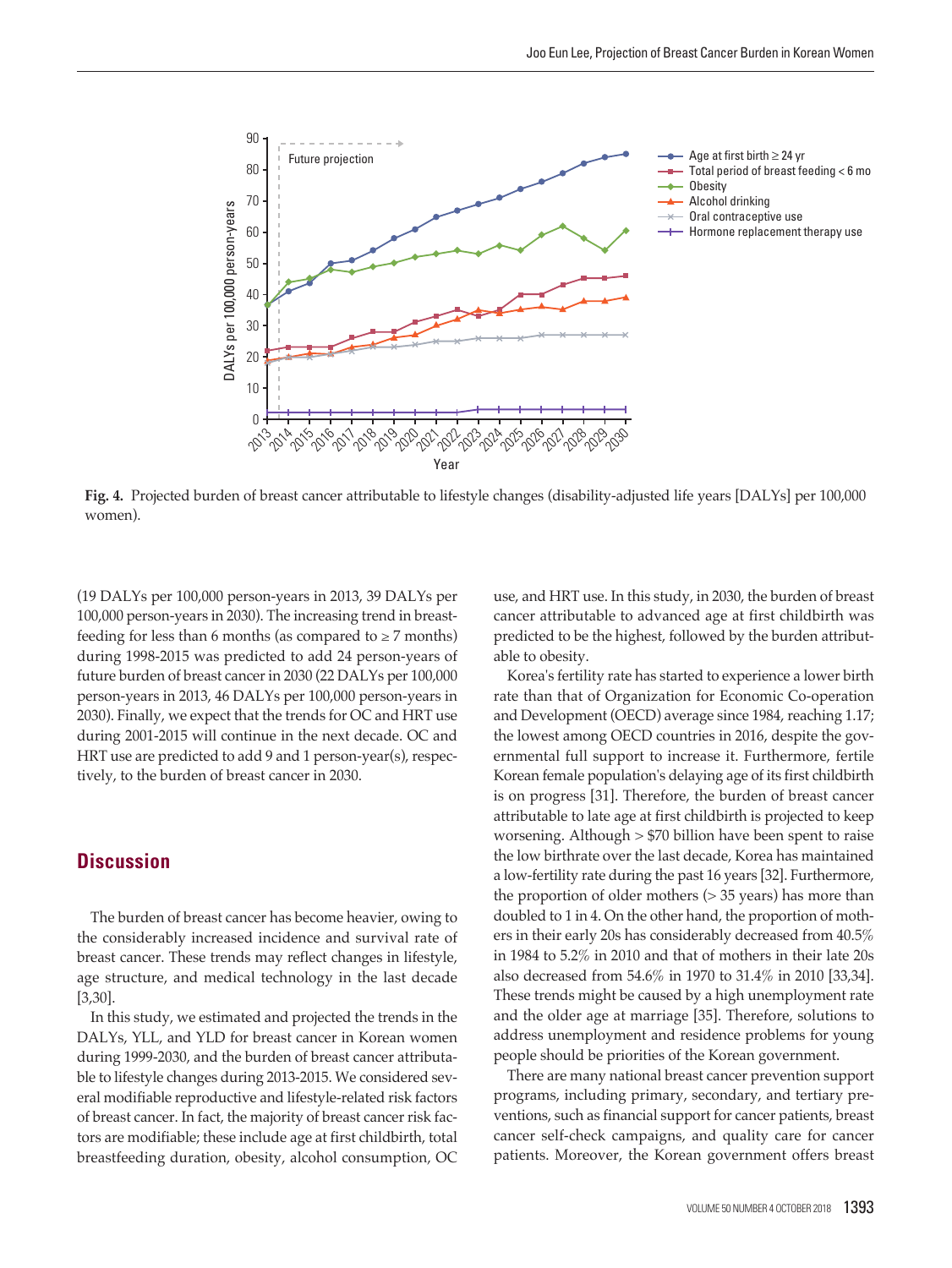screening services through the National Cancer Screening Program. However, there is a lack of effort to improve public awareness about the magnitude of modifiable breast cancer risk factors and the effect of cancer prevention. In recent studies, it has been reported that lifestyle changes can prevent 25%-30% of breast cancer cases [36]. However, most people consider that the majority of breast cancer cases are caused by genetic factors and are beyond individual control [12]. Therefore, education campaigns about lifestyle changes (e.g., moderate alcohol consumption, physical activity, and/or weight control) and their effects are important and necessary for reducing the burden of breast cancer.

There are several limitations in this study. First, we adopted RR estimations, as reported by the National Cancer Institute. These RRs are representative estimations, which were meta-analyzed using nationwide representative sample data. However, as the meta-analysis estimations may include heterogeneity between studies, the RR estimations should be interpreted with caution. Second, accurate estimations of the past (1998-2000) and future prevalence of OC and HRT use were not available. Therefore, we predicted that the annual increasing rate for the past (1998-2000) and future prevalence of OC and HRT were 0% and 2%, respectively, assuming that the trends for OC and HRT use were maintained during 2001-2015. Third, we were unable to consider all possible risk factors associated with breast cancer due to the unavailability of past prevalence data, such as percentages of each category according to physical activity, the number of children, and age at menarche. Fourth, although we used nationwide cancer data, including both cancer incidence and mortality, the projected results should be interpreted with caution as we did not analyze any individual data in this study. However, using national data, including nationwide cancer incidence and mortality data, ensures the external validity and permits comparisons with other countries.

Despite these limitations, this study also has several strengths. First, we measured the burden of disease as DALYs, which indicate the lost time of healthy life, and we did not rely on only breast cancer incidence or mortality as the study outcome. Second, the breast cancer-specific incidence and mortality rates were projected using the APC model in addition to the simplified GBD equation, with a linear relationship, leading to more accurate estimations considering the age, period, and birth cohort effect. Third, we used nationwide cancer data in Korea, classified by the cancer type and age, for breast cancer specific-incidence and mortality, and nationwide community-based sample data for risk factor prevalence. Using these nationwide data increases the external validity of this study and makes the results more representative. Fourth, most researchers provide estimations of either PAR or the burden of breast cancer, but not both. However, we projected the burden of breast cancer attributable to modifiable risk factors. Furthermore, we estimated the proportions of risk factors from 1998 to 2015, considering a latency period of 15 years between the exposure of the risk factor and breast cancer development.

The dramatically increased burden of breast cancer is an important issue. Moreover, changes in reproductive and lifestyle factors (i.e., advanced maternal age at first childbirth, alcohol consumption, and obesity) will worsen the future burden of breast cancer. The current findings suggest that successful control of reproductive/lifestyle factors could reduce 34.2% to 44.3% of the burden of breast cancer in 2030. Policy makers should concentrate on lifestyle modifications to reduce the long-term future burden of breast cancer in Korea. Lifestyle modifications that encourage pregnancy before advanced maternal age and breastfeeding for  $\geq 7$ months, and that reduce obesity and alcohol consumption could reduce the risks of breast cancer.

#### **Electronic Supplementary Material**

Supplementary materials are available at Cancer Research and Treatment website (http://www.e-crt.org).

#### **Conflicts of Interest**

Conflict of interest relevant to this article was not reported.

#### **Acknowledgments**

This research was funded by the Korean National Cancer Center (1420230).

## **References**

- 1. Oh CM, Won YJ, Jung KW, Kong HJ, Cho H, Lee JK, et al. Cancer statistics in Korea: incidence, mortality, survival, and prevalence in 2013. Cancer Res Treat. 2016;48:436-50.
- 2. National Cancer Information Center. Survival rates of all can-

cers. Goyang: National Cancer Center; 2016.

3. Park SK, Kim Y, Kang D, Jung EJ, Yoo KY. Risk factors and control strategies for the rapidly rising rate of breast cancer in Korea. J Breast Cancer. 2011;14:79-87.